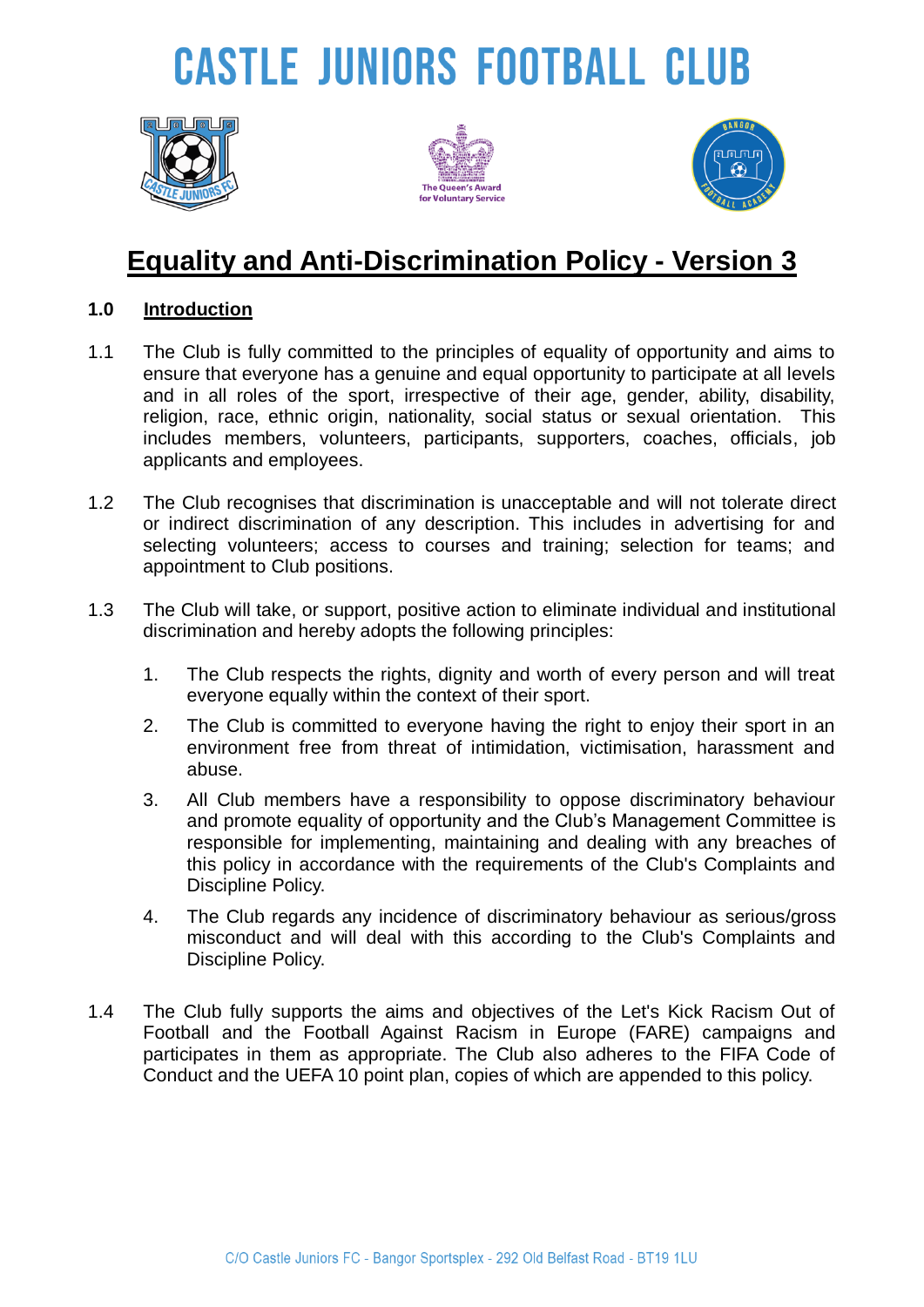#### **2.0 Discrimination**

2.1 The Club regards any form of discrimination as serious/gross misconduct and any employee, volunteer or member who discriminates against, harasses or victimises any other person will be liable to appropriate disciplinary action under the provisions of the Club's Complaints and Discipline Policy. Discrimination can take the following forms:

#### **Direct Discrimination**

Treating a person less favourably than others would be treated in the same circumstances on the grounds of their age, gender, ability, disability, religion, race, ethnic origin, nationality, colour, social status or sexual orientation.

#### **Indirect Discrimination**

Occurs when a job requirement or condition is applied equally to all, which has a disproportionate and detrimental effect on one sector of society, because fewer from that sector can comply with it and the requirement cannot be justified in relation to the job.

#### **Harassment**

Described as inappropriate actions, behaviour, comments or physical contact that are objectionable or cause offence to the recipient and are repeated over a period of time (this can mean having occurred more than once).

#### **Victimisation**

Described as when one person is treated less favourably than others because he or she has taken action under one of the relevant Club policies or relevant Code of Conduct or has provided information about discrimination, harassment or inappropriate behaviour concerning others.

#### **3.0 Implementation**

3.1 All persons shall respect, act in accordance with and thereby support and promote the spirit and intentions of this policy. Anyone who considers that there is a breach of this policy should raise this with a member of the Club's Management Committee, or the Club's Safeguarding Officer.

#### **Signed:**

Trevor Reid Iain Greenway

## **CHAIRPERSON TREASURER**

**TREVOR REID IAIN GREENWAY**

#### **Date: 31 January 2022**

| <b>Version</b> | <b>Date</b>  | <b>Changes</b>                                            |
|----------------|--------------|-----------------------------------------------------------|
|                | January 2016 |                                                           |
|                | January 2018 | Minor changes to maintain consistency with other policies |
| 3              | January 2022 | Removal of recruitment of ex-offenders section to         |
|                |              | Volunteering Policy; general tidying up                   |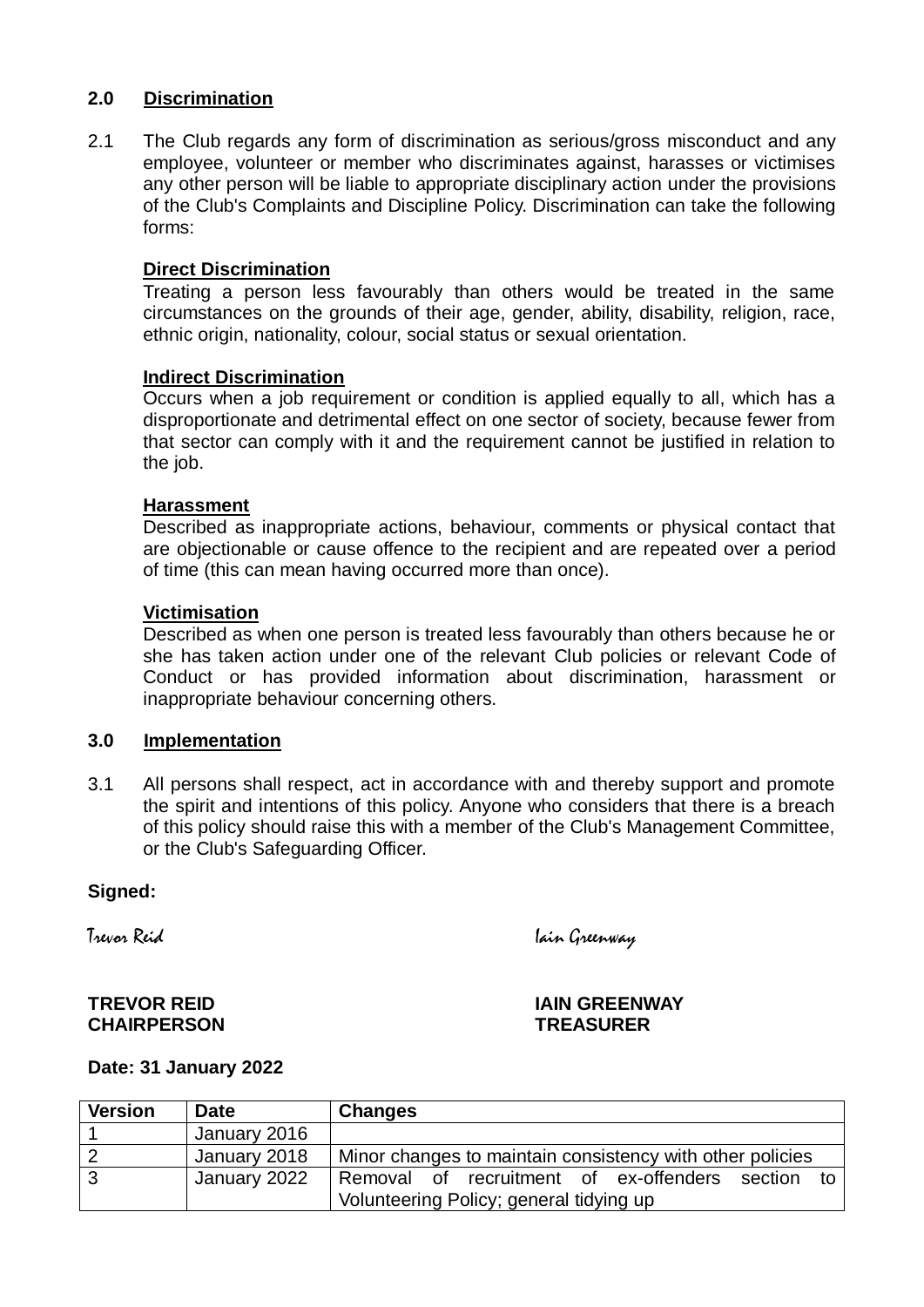#### **The FIFA Code of Conduct**

FIFA's Code of Conduct encapsulates all the sporting, moral and ethical principles for which FIFA has always stood and for which it will continue to fight in the future, regardless of the influences and pressures that may be brought to bear.

The ten golden rules not only serve as a credo for FIFA as the world football body, but they also reinforce the sense of fraternity and cooperation among the members of the worldwide football family.

#### 1. **Play to Win**

Winning is the object of playing any game. Never set out to lose. If you do not play to win, you are cheating your opponents, deceiving those who are watching, and also fooling yourself. Never give up against stronger opponents but never relent against weaker ones. It is an insult to any opponent to play at less than full strength. Play to win, until the final whistle.

#### 2. **Play Fair**

Winning is without value if victory has been achieved unfairly or dishonestly. Cheating is easy, but brings no pleasure. Playing fair requires courage and character. It is also more satisfying. Fair Play always has its reward, even when the game is lost. Playing fair earns you respect, while cheats are detested. Remember: It's only a game. And games are pointless unless played fairly.

#### 3. **Observe the Laws of the Game**

All games need rules to guide them. Without rules, there would be chaos. The rules of football are simple and easy to learn. Make an effort to learn them, so you understand the game better. This makes you a better player. It is just as important to understand the spirit of the rules. They are designed to make the game fun to play and fun to watch. By sticking to the rules, you will enjoy the game more.

#### 4. **Respect Opponents, Teammates, Referees, Officials and Spectators**

Fair Play means respect. Without opponents there can be no game. They have the same rights as you have, including the right to be respected. Your teammates are your colleagues. You form a team in which all members are equal. Referees are there to maintain discipline and Fair Play. Always accept their decisions without arguing, and help them to help you enjoy the game more. Officials are also part of the game and must be respected accordingly. Spectators give the game atmosphere. They want to see the game played fairly, but must also behave fairly themselves.

#### 5. **Accept Defeat with Dignity**

Nobody wins all the time. You win some, you lose some. Learn to lose graciously. Don't seek excuses for defeat. Genuine reasons will always be self-evident. Congratulate the winners with good grace. Don't blame the referee or anyone else. Determine to do better next time. Good losers earn more respect than bad winners.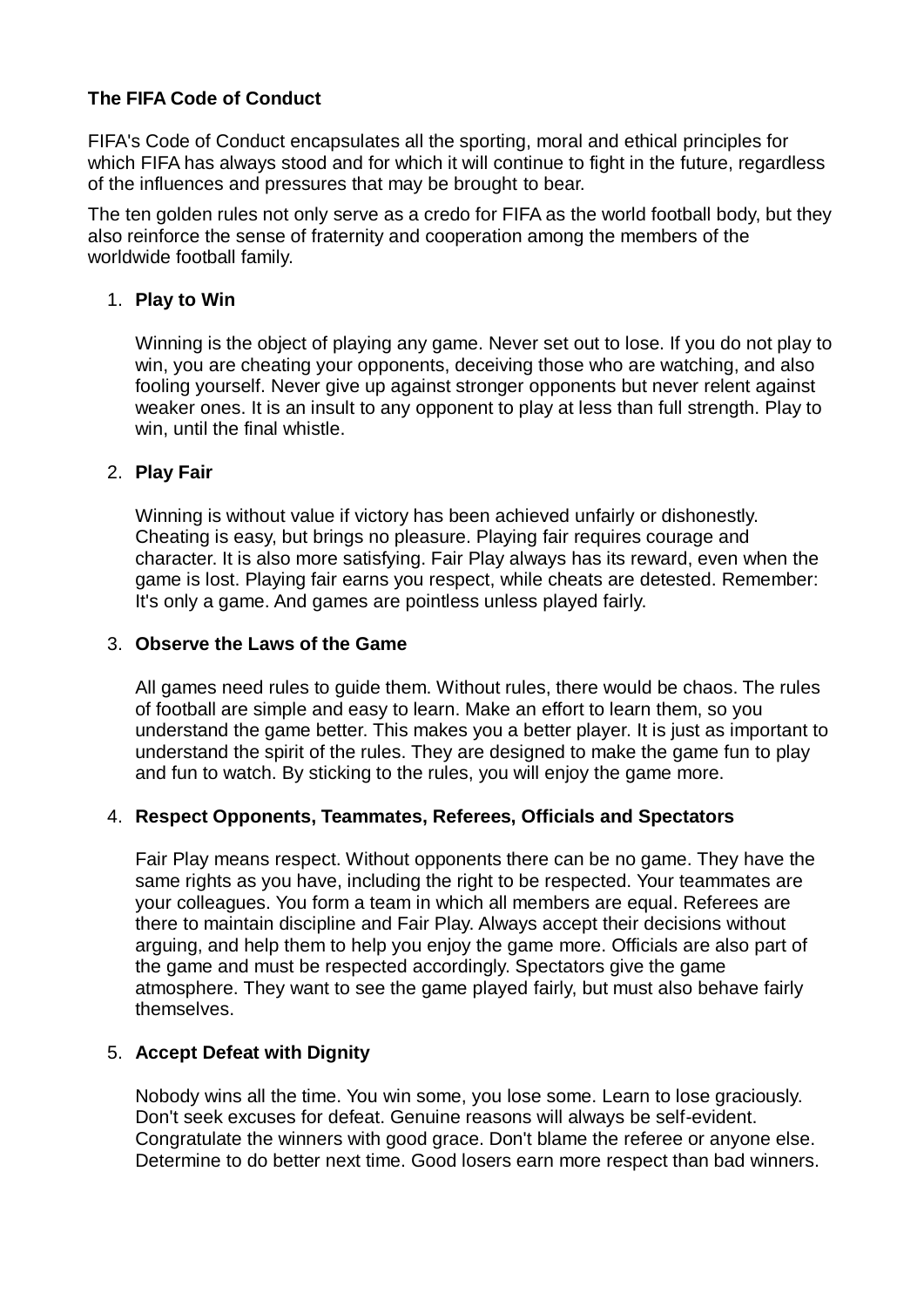#### 6. **Promote the Interests of Football**

Football is the world's greatest game. But it always needs your help to keep it as Number One. Think of football's interests before your own. Think how your actions may affect the image of the game. Talk about the positive things in the game. Encourage other people to watch it or play it fairly. Help others to have as much fun from football as you do. Be an ambassador for the game.

#### 7. **Reject Corruption, Drugs, Racism, Violence and other Dangers to our Sport Football's huge popularity sometimes makes it vulnerable to negative outside interests.**

Watch out for attempts to tempt you into cheating or using drugs. Drugs have no place in football or any other sport or in our society. Say No to Drugs. Help Kick Racism out of Football. Treat all players and everyone else equally, regardless of their skin colour or origin. Show that football does not want violence, even from your own fans. Football is Sport, and Sport is Peace.

#### 8. **Help Others to Resist Corrupting Pressures**

You may hear that teammates or other people you know are being tempted to cheat in some way. They need your help. Don't hesitate to stand by them. Give them the strength to resist. Remind them of their commitment to their teammates and to the game itself. Form a block of solidarity, like a solid defence on the field of play.

#### 9. **Denounce Those who Attempt to Discredit our Sport**

Don't be ashamed to show up anybody who you are sure is trying to make others cheat. It's better to expose them and have them removed before they can do any damage. It often takes more courage to denounce what is wrong, than to go along with a dishonest plan. Your honesty will be admired but your complicity will not. Don't just say No. Denounce the culprits who are trying to spoil our sport before they can persuade somebody else to say Yes.

#### 10.**Honour Those who Defend Football's Good Reputation**

The good name of football has survived because the vast majority of people who love the game are honest and fair. Sometimes somebody does something exceptional that deserves our special recognition. They should be honoured and their fine example made public. This encourages others to act in the same way. Help promote football's image by publicising its good deeds.